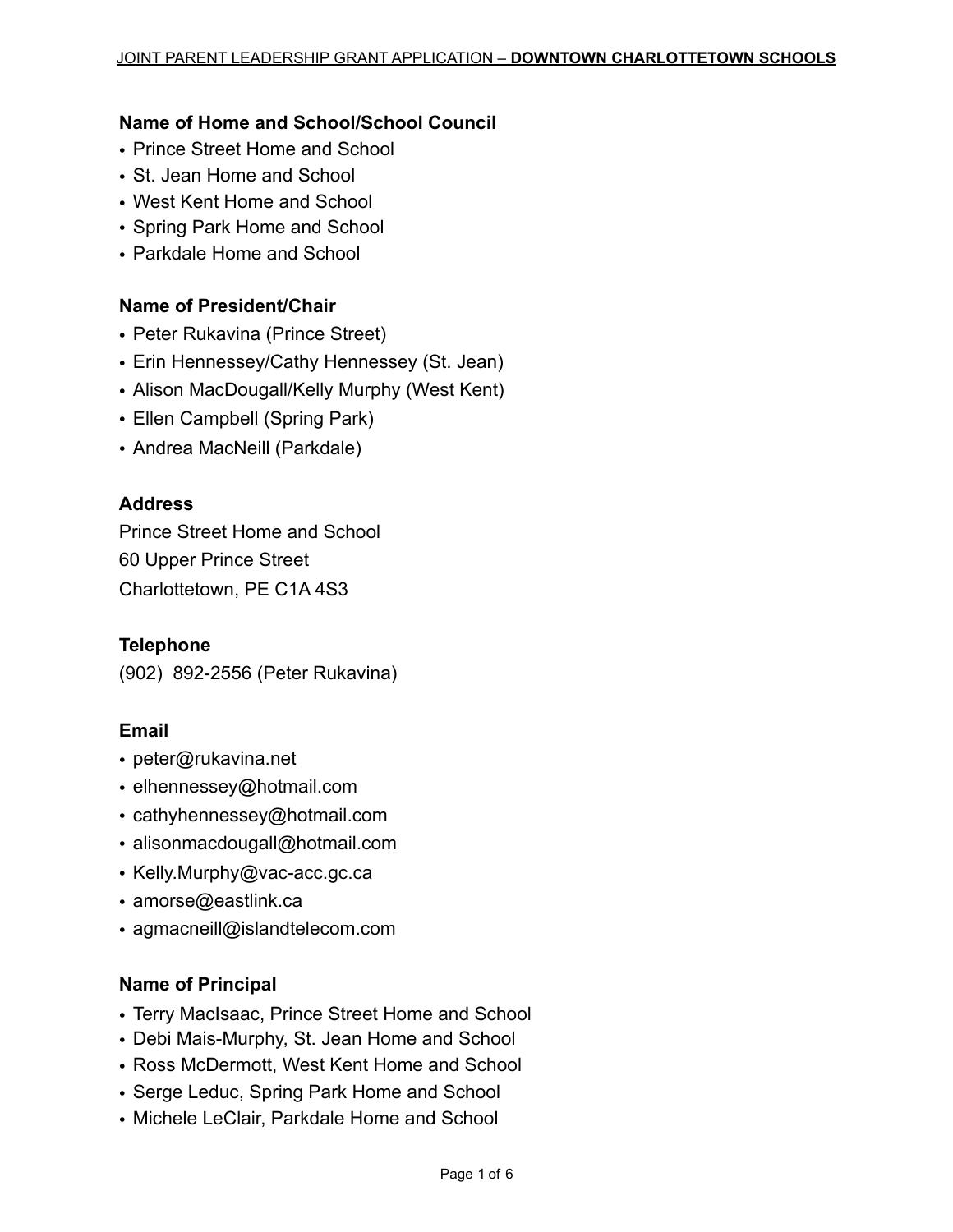### **NAME OF PROJECT**

*Engaging Parents, Students and Staff though Informal Recreational Opportunities*

### **WHAT IS THE GOAL(S) OF YOUR PROJECT?**

*"Schleicher explained to me that "just asking your child how was their school day and showing genuine interest in the learning that they are doing can have the same impact as hours of private tutoring. It is something every parent can do, no matter what their education level or social background." – Thomas Friedman, New York Times, Nov. 19, 2011*

- 1. Each school has experienced challenges with parental involvement in the school: while each has a core of parents who are highly involved in school life, comfortable in the school, and participating in the home and school association, there are many more parents who have very little or no involvement at all. We recognize that there are many reasons for this, and further realize that is unreasonable to expect all parents to participate to the same degree; however we also realize that a *very small amount* of "engagement" with their children's education can pay off significantly. Knowing this, our primary goal is simple and modest: **to create informal recreational and social activities, inside and outside the walls of our partner schools, to bring together parents, students and teachers and staff**.
- 2. Secondarily, by working together on a joint project, we five downtown Charlottetown elementary schools wish to strengthen the connections between our school communities. Our schools have much in common: we are each small elementary schools of a similar age, we are all located within a few kilometers of each other, we each serve socio-economically and ethnically diverse communities. And yet, historically, our school communities have had little contact, meaning that opportunities for sensible cooperation are missed, and preconceived notions about each school have been allowed to fester. We seek to address this first by the mere fact of our cooperation and, second, by creating opportunities for parents and students to visit and participate in activities in *other* downtown schools.
- 3. Finally, we seek to address the paucity of recreational and social opportunities for families in the winter months in downtown Charlottetown, especially for families that do not participate in organized formal activities (sports, music, ballet). While not perhaps fitting into the classical "parent engagement" framework, it is our feeling that by getting parents, students and staff together in informal settings will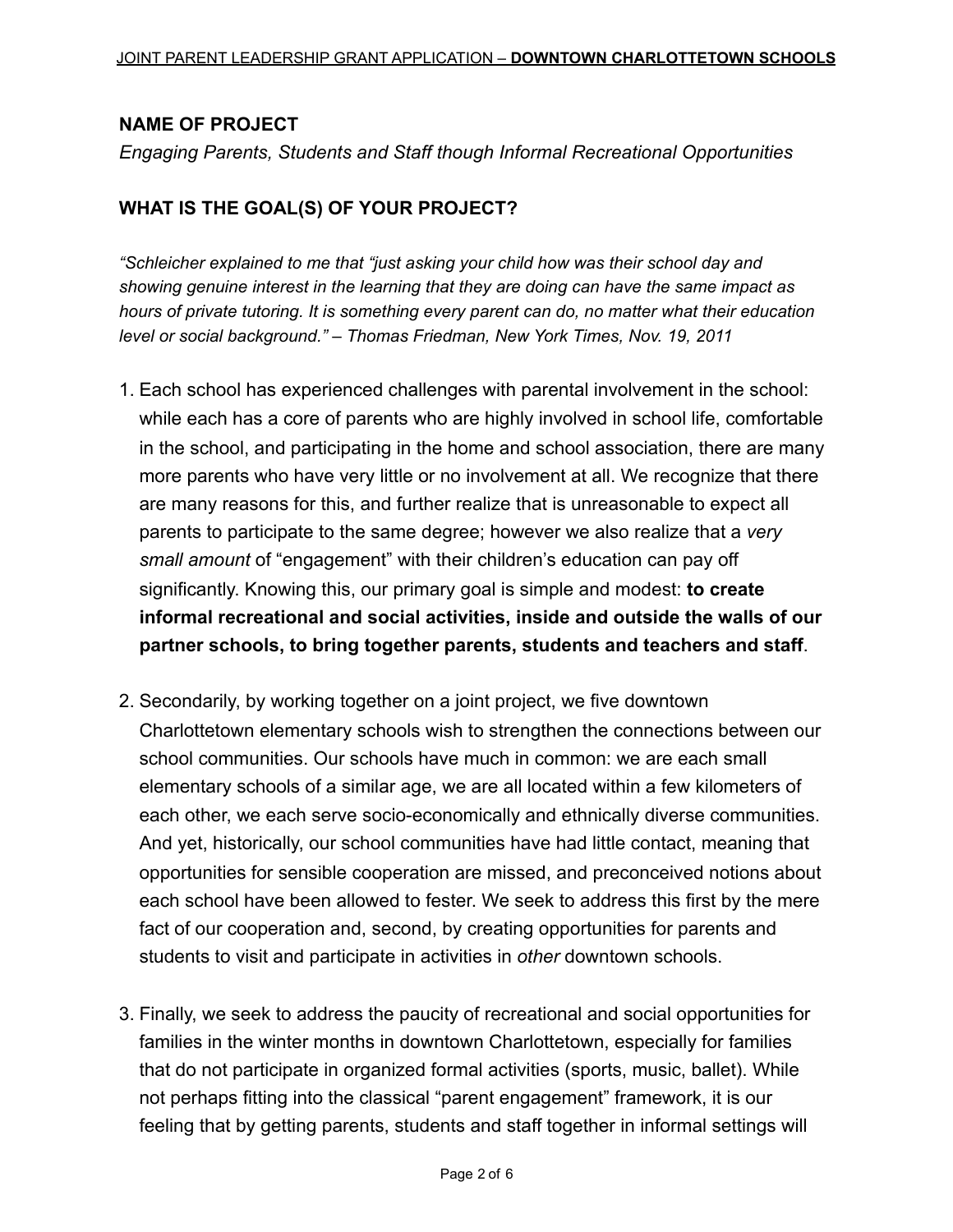pay off immeasurably in building school communities, making parents comfortable seeing themselves are a part of the education system, and getting parents together to discuss common issues and concerns.

### **HOW ARE YOU GOING TO MEET YOUR GOAL(S)?**

Over the winter and spring of 2012 we will organize a series of informal recreational and social activities for parents, students, teachers and staff. Some of these will take place inside our partner school buildings, others will take place in community facilities outside the school.

Each activity will welcome parents, students, teachers and staff from *all* partner schools, seek to encourage social interaction and fellowship, be free of fees or charges, and arranged at a time of week and time of day to suit busy families. The activities, while they may involve an "educational" component, will be held primarily to encourage simple *involvement.* 

In discussing the needs and opportunities in our schools we realized that, in past, many situations where parents find themselves "engaged" in their children's education are either crisis-response (mold issues, school closures), problemresponse (anti-drug, anti-bullying), fundraising-related, or, in the case of parentteacher interactions, brief, formal, and devoid of opportunities to participate in activities *with other parents and students*.

We seek to create positive, informal activities, activities unlike the traditional "sit in a hot gym and listen to an RCMP officer tell us about the evils of X"-style home and school activity that we have all held in the past to little enthusiasm and poor attendance. The specific activities are to be determined – indeed the selection and planning of the activities amongst the partner school organizing committee is an important component of the project itself, for through this process, we hope to learn more about each others' schools, each others' home and school organizations, and, ultimately, to reveal additional opportunities for cooperation.

In our initial discussions we've talked about activities both inside school buildings ("Sunday afternoon parent-child basketball", "Saturday morning bicycle repair", "Friday evening cooking class") and in the community (CARI rink and pool, Confederation Centre Art Gallery, Murphy Centre, etc.).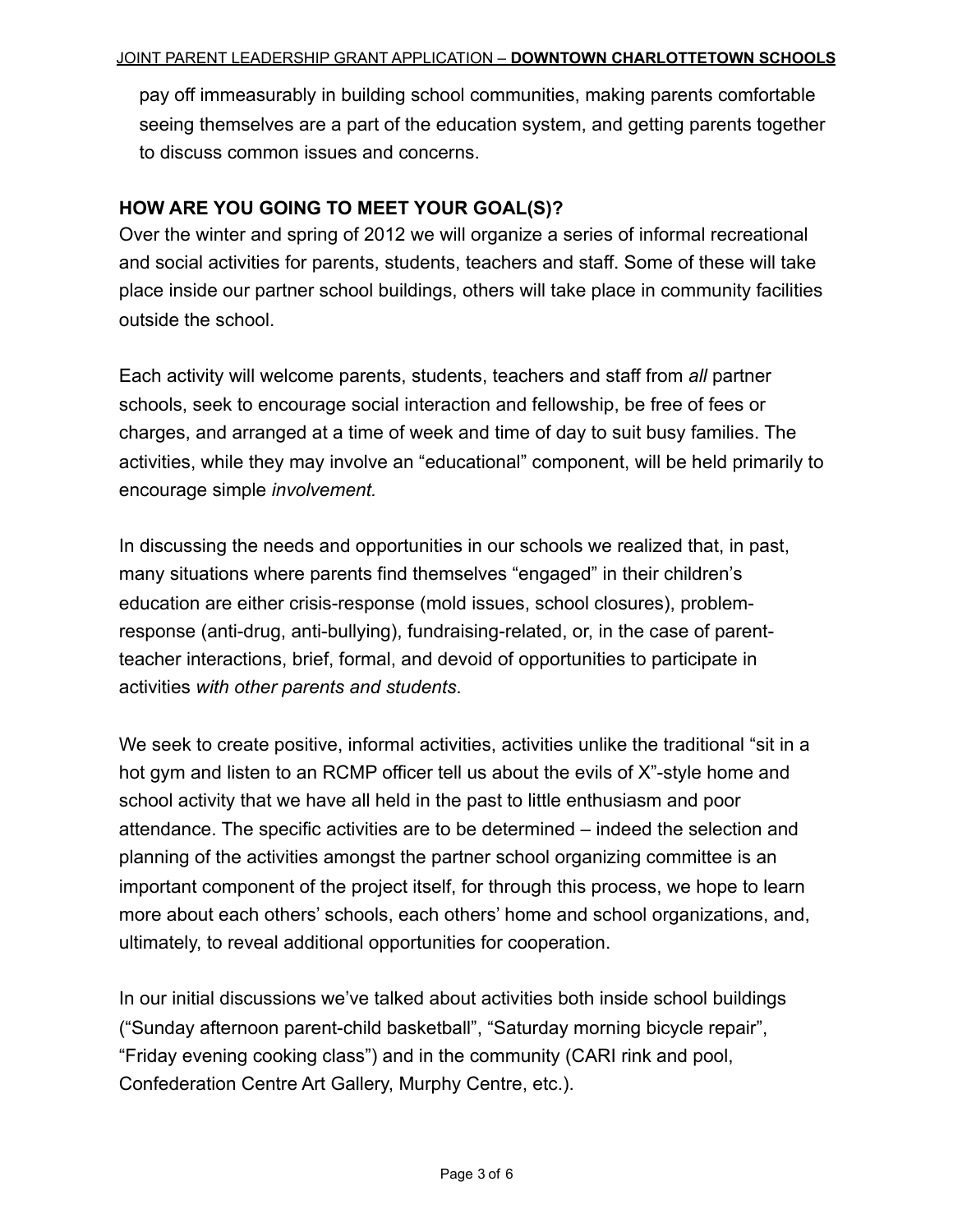# **HOW WILL THIS PROJECT HELP PARENTS BECOME MORE INVOLVED WITH THEIR CHILDREN'S LEARNING?**

Parents becoming involved with their children's learning requires conditions that support this:

- parents must feel comfortable about the very idea of "involvement"
- parents must feel comfortable in school buildings
- parents must feel comfortable in communicating with teachers and staff
- parents must have opportunities to meet other parents and discuss common issues
- parents must feel that their involvement will have positive outcomes

Traditional opportunities for parent involvement ignore many of these points: many parents are uncomfortable in school buildings, see their children's educational experiences through the lens of their own less-than-happy memories of time in school, and, because of the fragmented nature of the downtown school communities, have little opportunity to meet other parents.

Our project seeks to increase involvement in children's learning by *fostering the preconditions required for involvement* by working to overcome these barriers: by taking an informal approach, by focusing on recreation rather than on things that feel uncomfortably like formal "learning" (in a negative way), we seek to ease the transition of parents into school life.

# **HOW WILL THIS PROJECT CREATE BETTER PARENT AND SCHOOL CONNECTIONS?**

- 1. By getting parents into their own school buildings in a fun, informal way, we're working to make parents feel comfortable in the school building. So that when they come into the school again for a parent-teacher interview, or are asked to volunteer as a Science Fair judge, or think about becoming a reading coach, they are not dissuaded by discomfort or preconception about what the school is really like.
- 2. By getting parents into *other* school buildings we're educating everyone about the richness of the downtown school community, working to overcome prejudices, seasoning the ground for inevitable school attendance zone discussions, and working, in a small way, to change the perception of schools as unapproachable, imposing institutions into open, welcoming community infrastructure.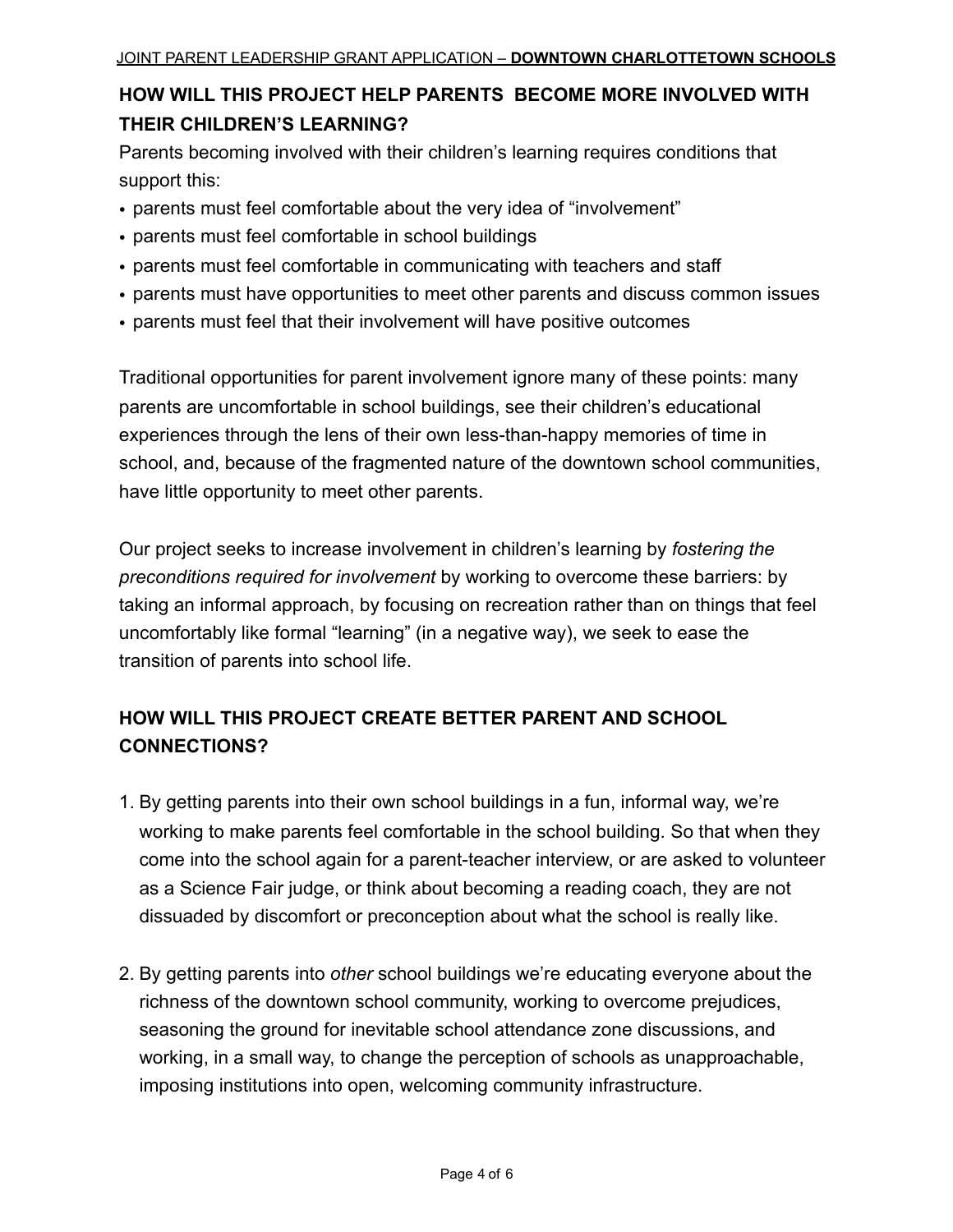#### JOINT PARENT LEADERSHIP GRANT APPLICATION – **DOWNTOWN CHARLOTTETOWN SCHOOLS**

- 3. By engaging parents in informal social and recreational opportunities with principals, teachers and staff we're working to make parents see members of their children's educational "team" as regular everyday people. It's much easier to feel connected to a school if you've gone bowling with the French teacher and made felt hats with the youth worker.
- 4. By creating opportunities for parents to talk *with each other* in a school-related activity, we'll promote the kind of parent-to-parent dialogue that we know, from the home and school federation, parents profit from greatly. By taking this outside of the usual formal "home and school meeting" framework we hope to free the dialogue from negative connotations and involve a greater community of parents.
- 5. By creating recreational and social opportunities for parents and children to participate in together as a family we're strengthening family bonds, laying the groundwork for conversations about education ("hey, Mom, this is the same kind of floor hockey we play in gym", "hey, Dad, that's Mr. Blue the man who teaches music; ask him about that guitar you wanted to fix up").

### **PARTNERS**

See list of project partner schools; in additional to the five home and school associations, we seek to involve the principals, teachers and staff of the partner schools in the project.

This proposal was developed jointly be representatives of each partner home and school association, and the application has been reviewed and approved by each body.